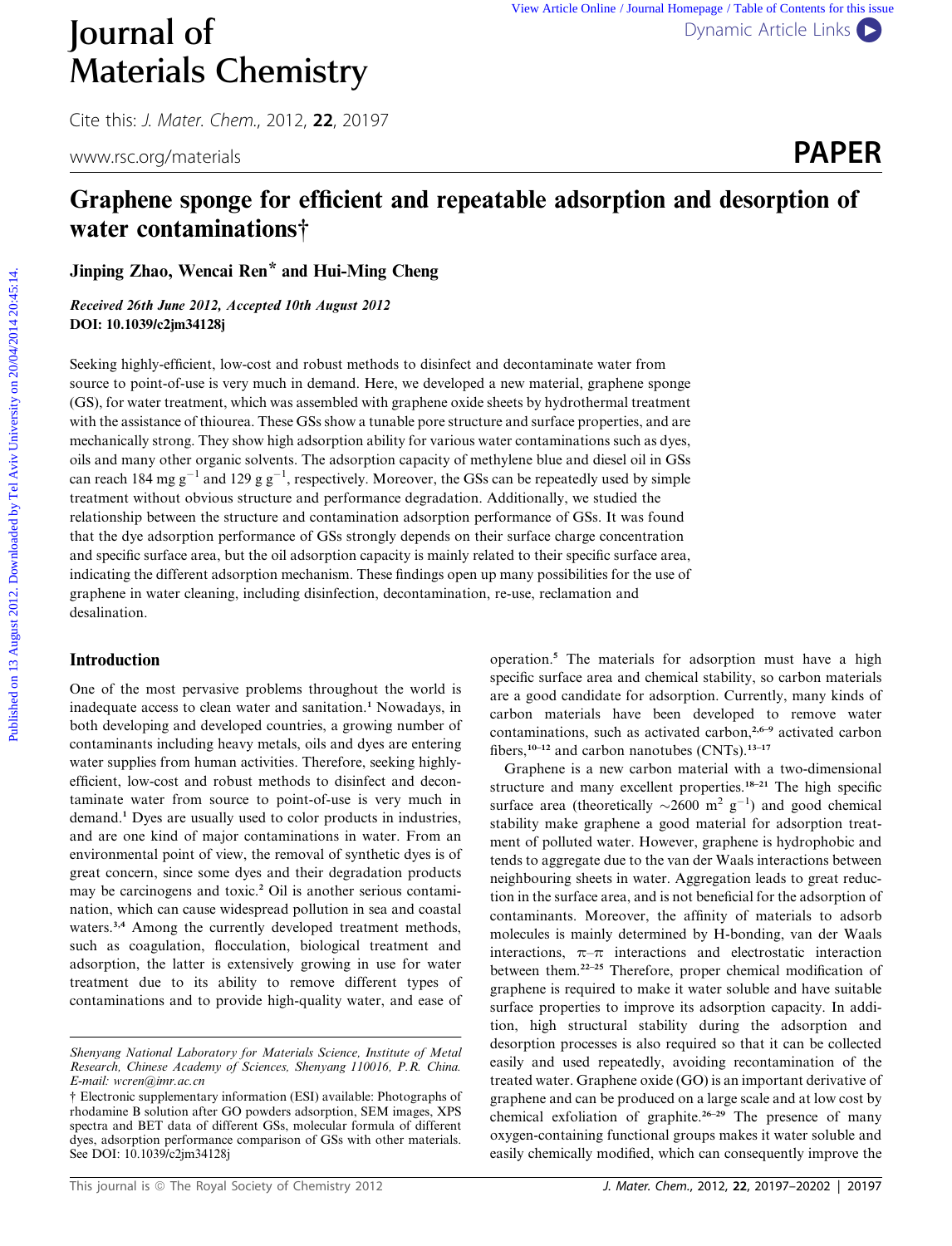accessibility and affinity of GO to adsorbate molecules. For example, pristine GO powders show high dye adsorption performance (Fig. S1†), but unfortunately they cannot be easily collected and separated from treated water, leading to serious recontamination. It is worth noting that most of the developed adsorbants also exist as powders,<sup>30–39</sup> and have the same problems with GO powders.

In this study, we developed a new method to reduce and modify GO sheets and assemble them into graphene sponges (GSs). The GSs obtained have a tunable pore structure and surface properties, and are mechanically robust. They show excellent adsorption and desorption performance for various water contaminations such as dyes, oils and many other organic solvents, and can be repeatedly used many times without obvious structure and performance degradation. We also studied the relationship between the structure and contamination adsorption performance of GSs. It was found that the dye adsorption performance of GSs strongly depends on their surface charge concentrations and specific surface area, but oil adsorption capacity is mainly related to their specific surface area, indicating the different adsorption mechanism. Vece Solity and aftering of GO to adsorbate molecular for genetropholonoter (JASCO V-550). For description, the Gaugust 2012. The control and after the second by Tel Aviv University on the second by Tel Aviv University on

# Experimental

# Preparation of GSs

Large and small GO sheets were prepared by modified chemical exfoliation,<sup>29</sup> using natural flake graphite with a size of 500–  $600 \mu m$  and natural flake graphite powders with a size of  $40 60 \mu m$  as raw materials, respectively. The GSs were fabricated by hydrothermal treatment of GO suspensions with the assistance of thiourea. Firstly, a specific amount of thiourea was added into 50 ml homogeneous GO aqueous dispersion, and then the mixture was sealed in a 80 ml Teflon-lined stainless steel autoclave and maintained at 180 $\degree$ C for 4.5 h. After that, the graphene assembly was dipped into distilled water for 24 h to remove the residual thiourea. Finally, vacuum freeze-drying was used to remove water and obtain GSs. In order to tune the structure and surface properties of GSs, we changed the thiourea quantity, concentration of GO solution and the size of GO sheets during the hydrothermal treatment process. Table S1† shows five different experimental conditions and the corresponding GS products, which are denoted as GS1, GS2, GS3, GS4 and GS5.

#### Characterization of GSs

The structure of GSs before and after adsorption as well as after desorption was characterized by SEM (FEI Nova NanoSEM 430, 15 kV), and their composition and surface properties were evaluated by XPS (ESCALAB 250 using focused monochromatized Al K radiation (1486.6 eV)).

#### Dye adsorption and desorption

Taking rhodamine B  $(C_{28}H_{31}CN_2O_3)$ , relative molecular mass: 479) as an example, a GS was first put into a rhodamine B solution (100 ml, concentration:  $2 \times 10^{-4}$  mol  $1^{-1}$ ), and then the solution was stirred at  $25^{\circ}$ C until the color did not change. During the stirring process, the concentration of rhodamine B was measured every half an hour using a UV-vis

spectrophotometer (JASCO V-550). For desorption, the GS adsorbed with rhodamine B was put into ethanol. With shaking, the adsorbed rhodamine B gradually desorbed from the GS and changed the color of ethanol to pink. After the ethanol solution became colorless by repeated washing with ethanol, the GS was dried by vacuum freeze-drying for repeated use.

The dye adsorption amount within time t (min),  $q_t$  (mg g<sup>-1</sup>), was calculated by  $q_t = (C_0 - C_t)V/W^2$ . Here,  $C_0$  and  $C_t$  (mg l<sup>-1</sup>) are the liquid-phase concentration of dyes at the beginning and after time  $t$  (min), respectively.  $V(1)$  is the volume of the solution, and  $W$  (g) is the mass of the GS used.

#### Oil and other organics adsorption

We measured the adsorption capacity  $(Q)$  of GSs for various organic solvents with different densities, including n-heptane (density = 0.68 g cm<sup>-3</sup>), ethanol (0.78 g cm<sup>-3</sup>), diesel oil (0.84 g cm<sup>-3</sup>), acetic ester (0.90 g cm<sup>-3</sup>), vegetable oil (0.89 g cm<sup>-3</sup>), ethylene glycol (1.11  $\text{g cm}^{-3}$ ) and chloroform (1.48  $\text{g cm}^{-3}$ ). The GS was first put into the organic solvents for 10 min. After picking out, the weights of the sponge before (wt  $GS<sub>before</sub>$ ) and after (wt  $GS<sub>after</sub>$ ) adsorption were measured for Q calculation with the equation  $Q = (wt GS_{after} - wt GS_{before})/wt GS_{before}$ .

#### Zeta potential measurement

The GS was first crushed into powders. Then, 0.01 g GS powder, 1 ml Triton X-100 and 40 ml distilled water were mixed in a beaker, and the mixture was dispersed by a tip sonicator (SCI-ENTZ-IID) for 1 h. The obtained uniform graphene dispersion was used to measure the Zeta potential by ZETASIZER Nano series, Nano-ZS90.

# Results and discussion

#### Preparation and characterization of GSs

The GO sheets were prepared by modified chemical exfoliation, as we reported previously.<sup>29</sup> They are predominantly monolayers (more than 95%), and have a size ranging from hundreds of nanometers to  $100 \mu m$ , depending on the experimental conditions



Fig. 1 Structure of GSs. (a) and (b) SEM images of (a) small GO sheets (about several hundred nanometers) and (b) large GO sheets (up to 100 μm). (c) and (d) SEM images of GSs prepared by (c) small GO sheets in (a) and (d) large GO sheets in (b), showing their porous structure.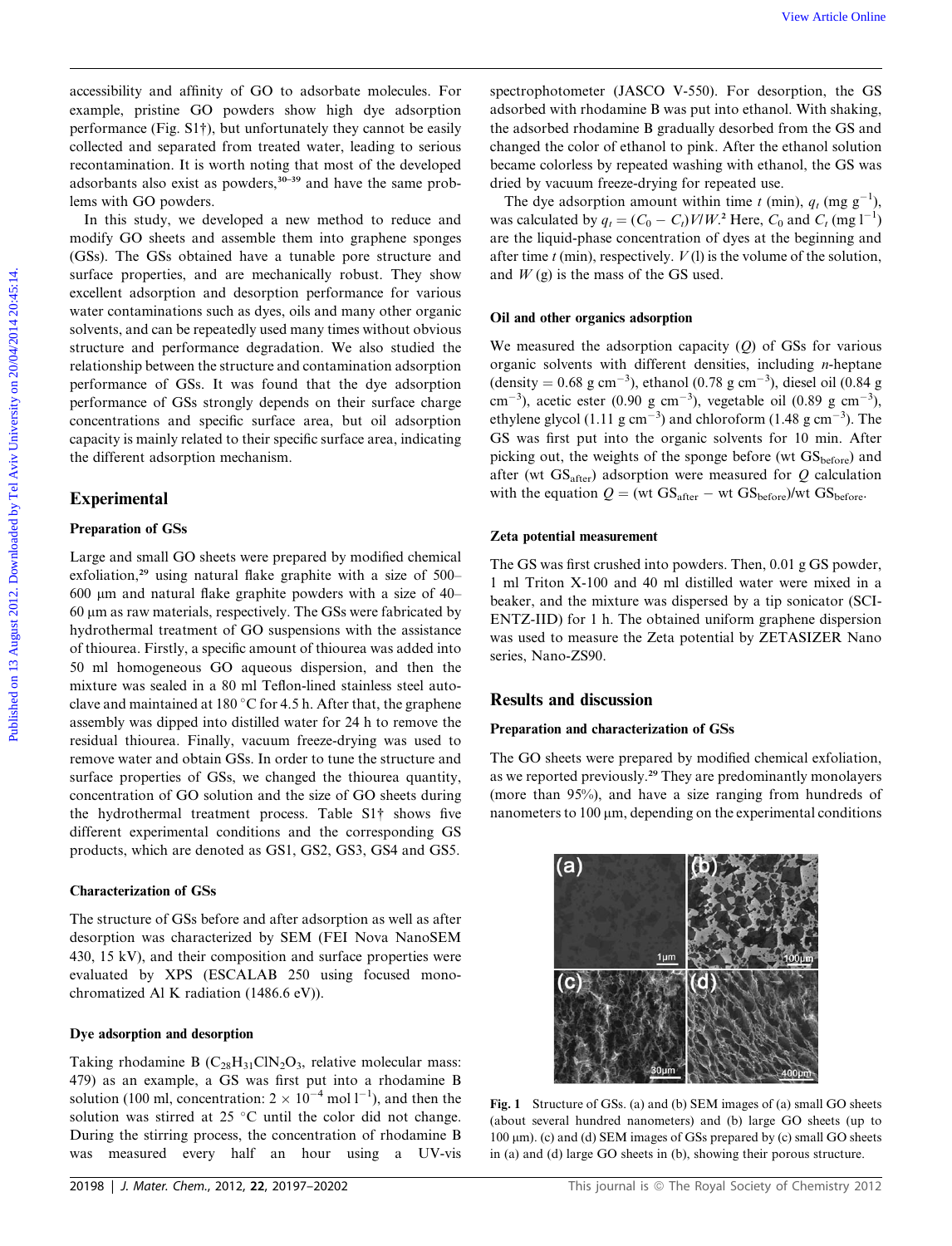(Fig. 1a and b). The GSs were prepared by a hydrothermal process. Briefly, thiourea was first added into a homogeneous GO aqueous dispersion, and then the mixture was sealed in a container and maintained at  $180^{\circ}$ C for 4.5 h, followed by vacuum freeze-drying. The materials obtained show a porous structure (Fig. 1c and d), which allows for a high specific surface area for contamination adsorption, and behaves like a sponge, so they are called GSs. The pore size and specific surface area of GSs can be tuned by changing the size of GO sheets and the concentration of GO solution. For example, under a high GO solution concentration of 2 mg  $ml^{-1}$ , the GSs (GS3) made by small GO sheets with a size of hundreds of nanometers show a pore size of about several microns and a specific surface area of  $150 \text{ m}^2 \text{ g}^{-1}$  (Fig. 1c and Table S1†), and the GSs (GS5) made by large GO sheets with a size up to 100  $\mu$ m show a pore size of hundreds of microns and a specific surface area of 79 m<sup>2</sup> g<sup>-1</sup> (Fig. 1d and Table S1†). By using a low concentration of GO solution  $(1 \text{ mg ml}^{-1}, \text{GO size})$ hundreds of nanometers), we can get GSs (GS4) with a surface area of 399 m<sup>2</sup> g<sup>-1</sup> (Table S1 and Fig. S2†).

Interestingly, the GSs show excellent mechanical properties, very good processability and structural stability. It can be seen that the sponges can be cut into different shapes without any breaking and a pore structure change (Fig. 2a). A small GS (GS3, see Table S1†) with a diameter of 22.9 mm and thickness of 11.9 mm can support a counterweight of 500 g without any deformation (Fig. 2b). The maximum compression stress that a sponge (GS4, see Table S1†) is able to sustain before structure degradation can reach 140 kPa with a strain of  $\sim 82\%$  (Fig. 2c).



curves for the same GS at a maximum compression strain of 25% in air.

Moreover, the sponge shows good cyclic performance under loading and unloading compression. It maintains similar compression stress (14 kPa) at the maximum strain  $(\sim 25\%)$  in each cycle, and can almost recover to its original structure after releasing the compression (Fig. 2d). The good mechanical property indicates strong interactions between the neighboring sheets in sponges. Such good processability, elasticity and structural stability allow repeated use of GSs for contamination adsorption and desorption without the risk of recontamination to the treated water.

The use of thiourea plays important roles in the formation of porous and strong GSs. During the hydrothermal process, thiourea was decomposed to ammonia, hydrogen sulfide and other compounds. On the one hand, these gases can make the GO sheets separated. On the other hand, the reaction between GO sheets and thiourea can not only reduce the GO sheets but can also form many new functional groups such as amino  $(-NH<sub>2</sub>)$  and sulfonic acid  $(-SO<sub>3</sub>H)$  (Fig. S3, S4 and Table S2†). Similar to oxygen functional groups,<sup>40</sup> these newly formed functional groups binding on the graphene surface act as roughness at the atomic scale to enable a strong crosslink between the neighboring sheets, and consequently, the GO sheets were assembled into compact porous sponges with good structural stability. Moreover, according to Raman measurements, the graphene sheets in sponges changed from amorphous states to more graphitic structures after thiourea treatment (Fig. S5†). In contrast, without the use of thiourea, only small GSs with a smaller specific surface area were formed for the same quantity of GO solution, in which GO sheets are strongly aggregated (Fig. S6†). Moreover, such sponges show a loose structure with many large pores that can be seen by the eye. Fig. 1a and b). The GSs were prepared by a hydrothermal Moreover, the spenge shows rood cyclic performance under<br>process. Bash, those are an august 2012. Downloaded into a bosonic column and university of the maximum stat

### Dyes adsorption and desorption in GSs

We studied the adsorption of GSs to three typical dyes, methylene blue, rhodamine B and methyl orange (Fig. S7†). Here, the GS3 (Table S1†) with a specific surface area of 150  $m^2 g^{-1}$  was used. It is worth noting that the GSs show good adsorption ability to these three dyes (concentration:  $2 \times 10^{-4}$  mol  $1^{-1}$ ), although the adsorption amounts and rates are different (Fig. S8†). Methylene blue and rhodamine B can be mostly removed from water typically within 4 h, which is much faster than the adsorption of methyl orange (24 h). Methylene blue shows the highest adsorption amount (about 184 mg  $g^{-1}$ ) among the three dyes, but cannot be desorbed easily. Methyl orange shows the lowest adsorption amount of 11.5 mg  $g^{-1}$ . Rhodamine B also shows a high adsorption amount (72.5 mg  $g^{-1}$ ), and can be easily desorbed from the GSs in methanol or ethanol, which suggests repeatable use of GSs for removing rhodamine B from water. Therefore, we chose rhodamine B as a representative adsorbate to study the adsorption and desorption processes in GSs as well as the effect of the sponge structure on adsorption capacity.

Fig. 3 shows the adsorption and desorption of rhodamine B in GSs. It can be found that, after putting a GS into rhodamine B water solution (concentration:  $2 \times 10^{-4}$  mol l<sup>-1</sup>) for 180 min, the pink solution turned colorless and the characteristic absorption peak of rhodamine B disappeared (Fig. 3b and S9†), indicating the removal of rhodamine B. When we put the GS adsorbed with rhodamine B into ethanol, the colorless ethanol solution became

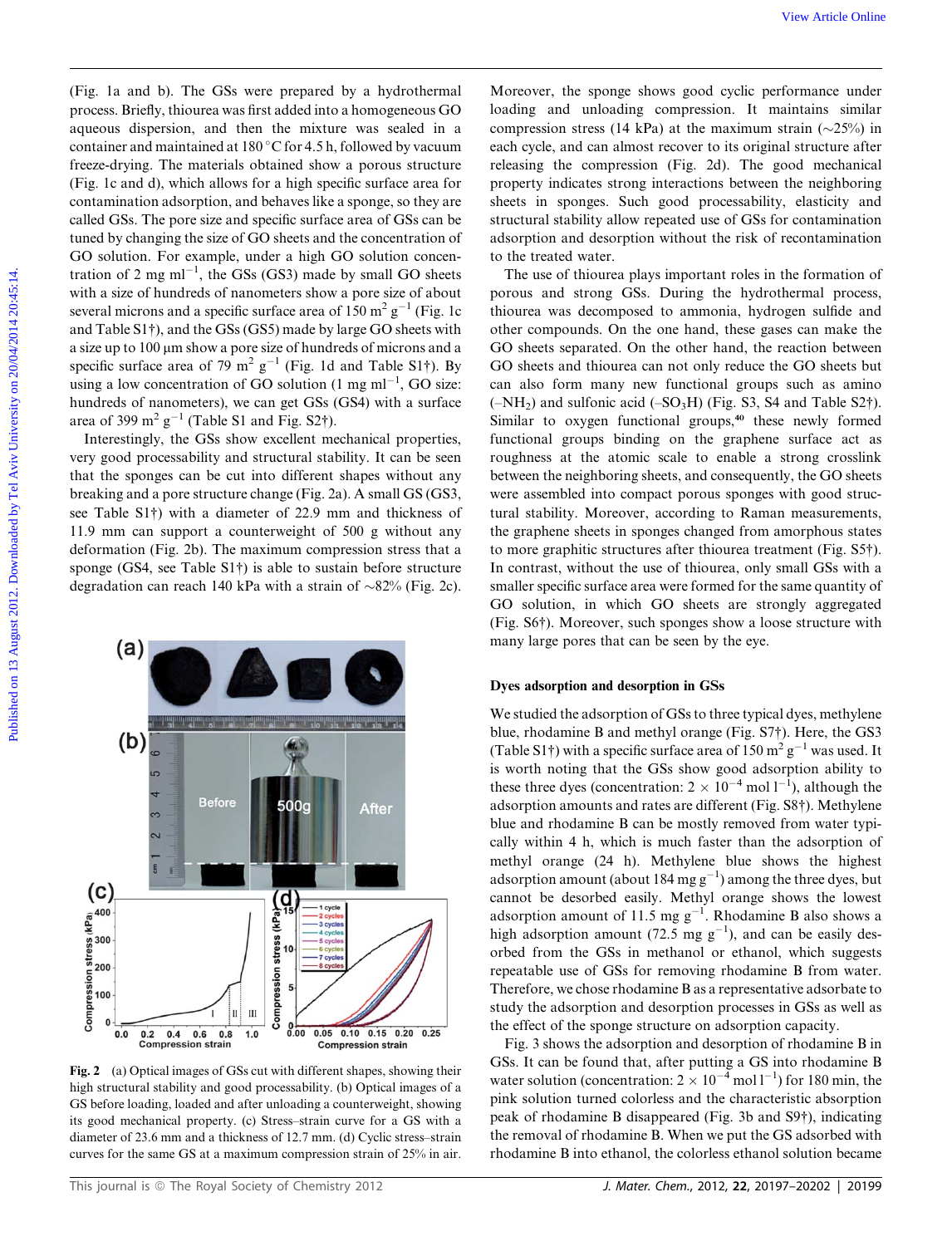

Fig. 3 The adsorption and desorption of rhodamine B in GS. (a) and (b) A GS in rhodamine B solution (a) at the beginning and (b) for 180 min. (c) and (d) The same GS adsorbed with rhodamine B in ethanol for (c) 2 min and (d) 10 min.

light pink (Fig. 3c) after about 2 min and finally turned to dark pink (Fig. 3d) after about 10 min, indicating that rhodamine B was gradually released from the GS. Rhodamine B can be removed completely after repeated washing with ethanol several times. Moreover, we found that other solvents like methanol and carboxylic acids can also be used to desorb rhodamine B from GSs.

Fig. 4a shows that the GSs have a very good adsorption performance towards rhodamine B with an adsorption amount of 72.5 mg  $g^{-1}$  and equilibrium time of 180 min for GS3. As shown in Table S3†, this performance is much better than that of reduced  $GO<sub>24</sub>$  magnetite/reduced  $GO$  composites<sup>30</sup> and many other materials such as multi-walled CNTs,<sup>31</sup> CNTs/activated carbon fiber composites,<sup>32</sup> materials derived from agriculture and industry waste<sup>33-35</sup> and hypercrosslinked polymeric adsorbents,<sup>36</sup> and is comparable to those of activated carbon (20 to 400 mg  $g^{-1}$ depending on its structure).37–39 Another very important feature for the use of GSs for dye adsorption is that the GSs can be repeatedly used without obvious performance degradation.

From Fig. 4a, it can be found that the decrease in the adsorption amount of rhodamine B is less than 2.3% and the corresponding adsorption time is increased less than 4% after 6 adsorption and desorption cycles. Moreover, it is worth noting that the GS completely keeps its original structure after adsorption (Fig. 4b) and desorption (Fig. 4c), which is believed to be responsible for its high cycling stability shown above. Even after adsoption/ desorption operation many times, no visible graphene sheets were observed in the treated water and no detectable weight loss was observed in the GS as well, avoiding the recontamination problem faced by powder-like adsorbants.

In order to tune the surface properties and elucidate the adsorption mechanism of GSs, we changed the thiourea quantity (0.1, 0.3, 0.5 g) used during the GS preparation process to obtain different samples, which are denoted as GS1, GS2, and GS3, respectively (Table S1†). Here, 50 ml GO solution (GO size: hundreds of nanometers) with a concentration of 2 mg  $ml^{-1}$  was used. We also tried to use higher thiourea quantity, but unfortunately the sponges became loose with decreased processability and structure stability. For example, only deformed GSs were obtained when 0.7 g thiourea was used (Fig. S10†). Fig. 5a shows that the rhodamine B adsorption performance of GSs increases with increasing the thiourea quantity. The highest adsorption amount is 54.6, 63.3 and 72.5 mg  $g^{-1}$  for GS1, GS2 and GS3, respectively, with the corresponding equilibrium time of 360, 300 and 180 min. Fig. 5b shows the rhodamine B adsorption kinetics of different kinds of GSs. The good linear relationship of  $t/q_t$  (t is the adsorption time,  $q_t$  is the adsorption amount within t) versus t suggests that the adsorption of rhodamine B on GSs predominantly follows the pseudo-second-order kinetic model.<sup>9</sup> The higher adsorption rate constant  $(k)$  of GS3 (0.19) than that of GS1 (0.06) and GS2 (0.08) further confirms the higher adsorption performance of GS3. From Tig. 4s, it can be found in the contract on 2012. The set of the set of the set of the set of the set of the set of the set of the set of the set of the set of the set of the set of the set of the set of the set of t



Fig. 4 Cyclic performance of GSs for dye adsorption. (a) Adsorption amount and the corresponding adsorption time of rhodamine B for different cycles. (b) and (c) SEM image of a GS after (b) adsorption and (c) desorption of rhodamine B.



Fig. 5 Adsorption performance and surface properties of different GSs. (a) Adsorption amount of rhodamine B as a function of adsorption time. (b) Adsorption kinetics of rhodamine B, (c) Zeta potential, and (d) O/C, N/C and S/C atomic ratio of three different GSs prepared with different thiourea amounts.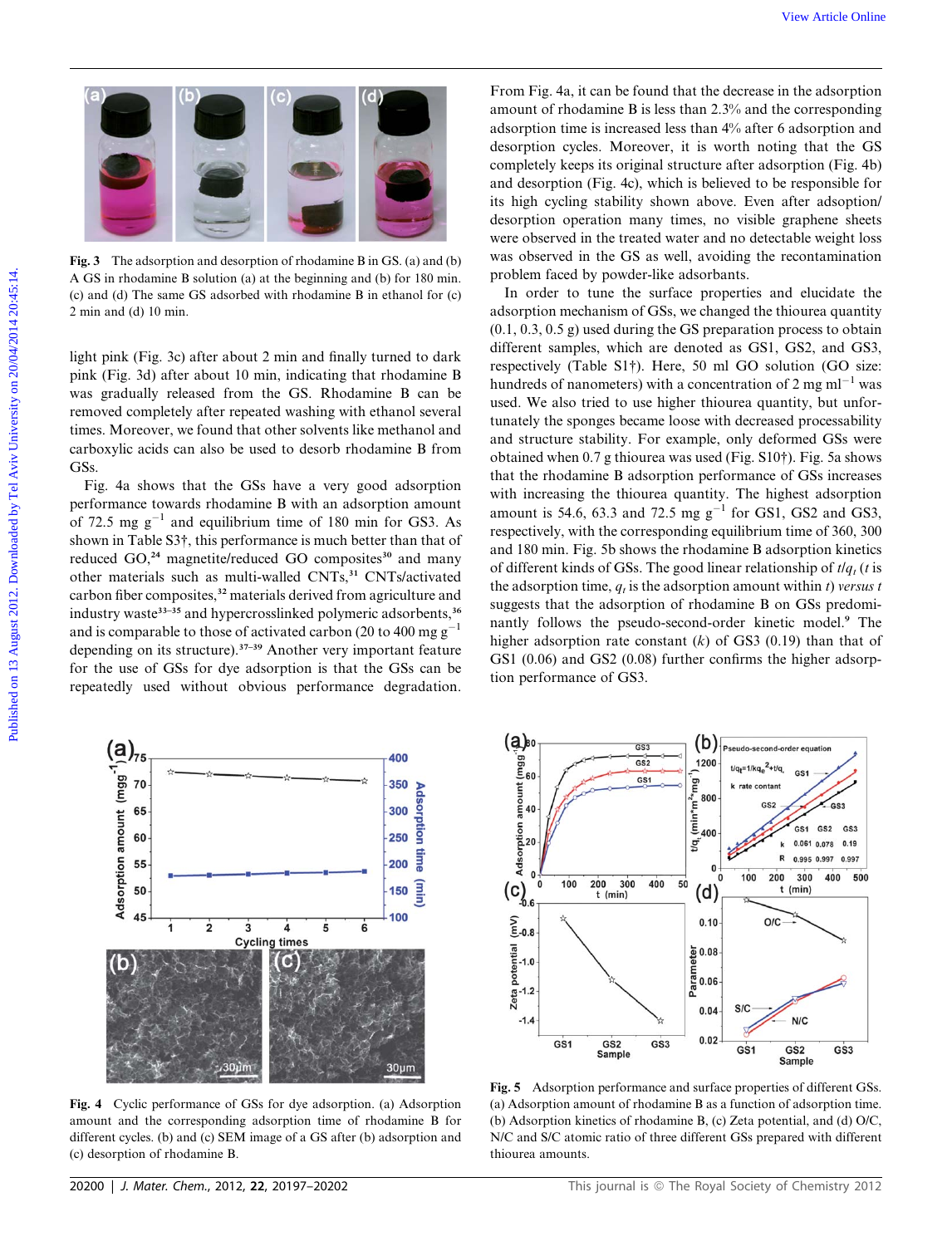The adsorption capacity of a material is usually influenced by the pore size, specific surface area, surface charges, and particle size of the adsorbents and the dimension of adsorbate molecules.9,41 In order to understand the adsorption mechanism of GS for dyes, we measured the pore structure and specific surface area of GS1, GS2 and GS3, and the results are shown in the ESI (Fig. S11 and Table S1†). It can be found that there is only a little difference in the pore size and specific surface area. Therefore, we suggest that the big difference in adsorption capacity of GS1, GS2 and GS3 is mainly attributed to the difference in their surface properties.

Zeta potential is an important parameter to evaluate the charge amount on the surface of a material.<sup>42</sup> We measured the Zeta potential of GS1, GS2 and GS3 in distilled water. Triton X-100 is a non-ionic surfactant, and does not produce charges in water. Therefore, Triton X-100 was used to disperse GSs for Zeta potential measurements. Fig. 5c shows the Zeta potential of GS1, GS2 and GS3. It is worth noting that all the GSs are negatively charged, and the absolute value of Zeta potential is 0.7, 1.1 and 1.4 mV for GS1, GS2 and GS3, respectively. Therefore, we suggest that the electrostatic interaction plays an important role in the dye adsorption in GSs. The more negative the charges GSs, the higher the adsorption capacity and the faster athe dsorption rate rhodamine B, since rhodamine B is positively charged (Fig. S7†).

To reveal the reason behind the Zeta potential difference of different GSs, we analyzed their surface properties based on XPS measurements. Note that thiourea not only reduced the GO sheets, but also created some N- and S-containing functional groups such as amino and sulfonic acid (Fig. S3, S4 and Table S2†). Fig. 5d shows the O/C, N/C and S/C atomic ratio of different GS samples. It can be found that the O/C ratio decreases and the N/C and S/C ratio increases at the same time, when more thiourea is used (Fig. 5d and Table S2†). This means that more C–O bonds were broken with oxygen removed, and more N- and S-containing functional groups were formed. These newly formed functional groups also make the graphene sheets negatively charged because of the charge transfer, so the GS3 sample is more negatively charged than GS1 and GS2. These results indicate that the charge condition on the surface of GSs can be tuned by chemical modification.

Another thing we need to point out is that methyl orange in water can also be absorbed by negatively charged GSs (Fig. S8†) even though it is negatively charged (Fig. S7†). This result indicates that the van der Waals interaction is another cause for the dye adsorption. For both the electrostatic interaction adsorption and the van der Waals interaction adsorption, the specific surface area of the sponge plays an important role in its adsorption capacity since the sponge with a higher surface area has more charges and surface for dye adsorption. We compared the rhodamine B absorption performance of GSs with similar Zeta potential but a different specific surface area. As expected, the larger the specific surface area, the larger the adsorption capacity (Table S4†). Different from the commonly used carbon materials for dye adsorption, our GSs not only have a rich pore structure and a high specific surface area but also have many charges on their surface. Therefore, they show superior adsorption performance to many other materials, as shown in Table S3†. We believe that the adsorption performance of GSs can be further tuned and improved by structure design and suitable surface modification.

of various oils and many other organics. The GSs used were prepared by using a low concentration of GO solution (GS4, see Table S1†). Here, adsorption capacity  $(Q)$  was used to evaluate the adsorption performance of GSs, which is defined by the weight ratio of the adsorbed organics to the pristine GSs. It can be found from Fig. 6a that organics with higher density have larger Q. Among all the investigated organics, chloroform shows the largest Q of 154 g  $g^{-1}$ . We also compared the oil adsorption capacity of GSs with many other materials,17,43 including CNT sponge, polyurethane sponge, loofah skeleton, degreasing cotton, activated carbon, polyester sponge and nanowires (Fig. 6b). The data show that the adsorption capacity of GSs for diesel oil is comparable to that of CNT sponge and much higher than those of other materials. Compared to the CNT sponges prepared by high-temperature chemical vapor deposition, our GSs prepared by hydrothermal treatment have the advantages of a low cost and easily tuned structure and surface properties. The GSs can also be used to absorb the diesel oil floating on the water. Note that 2 g of diesel oil on water can be absorbed by GSs in 10 s (Fig. 6c–e). Moreover, it is worth noting that the adsorbed oil and other organic solvents can be easily removed by burning in air without destroying the sponge structure (Fig. 7). The repeatedly used GSs also show very good cycling performance for the adsorption of diesel oil and ethanol (Fig. S12†). The advocation capacity of a muterial is usually infuserased by **Comission and anguests absorption and decomption in CSS**<br>
into the discussion and the dimension of disorducts mole. Besides dyes, we thus determined the two

Various oils and organics absorption and desorption in GSs

Besides dyes, we also demonstrated the use of GSs for adsorption

We also found that GS1, GS2 and GS3 show almost no difference in the adsorption capacity for diesel oil (GS1: 81 g  $g^{-1}$ , GS2: 84 g  $g^{-1}$ , and GS3: 84 g  $g^{-1}$ ). This means that the adsorption capacity of GSs for diesel oil does not depend on the quantity of the charges on the GSs surface, which is different from the adsorption of dyes. Note that the GSs with a specific surface area of 399 m<sup>2</sup> g<sup>-1</sup> shows a diesel oil adsorption capacity



Fig. 6 Adsorption of GSs for various organics. (a) Adsorption capacity (Q) of GSs for oils and many other organics. (b) Diesel oil adsorption capacity of GSs and many other materials,17,43 including CNT sponge, polyurethane sponge, loofah skeleton, degreasing cotton, activated carbon, polyester sponge and nanowires. (c)–(e) Illustration of the adsorption of GSs for diesel oil. (c) A drop of diesel oil on water. (d) and (e) A GSs in the diesel oil solution (d) at the beginning and (e) for 10 s. Note that the diesel oil was absorbed by the GSs after 10 s.